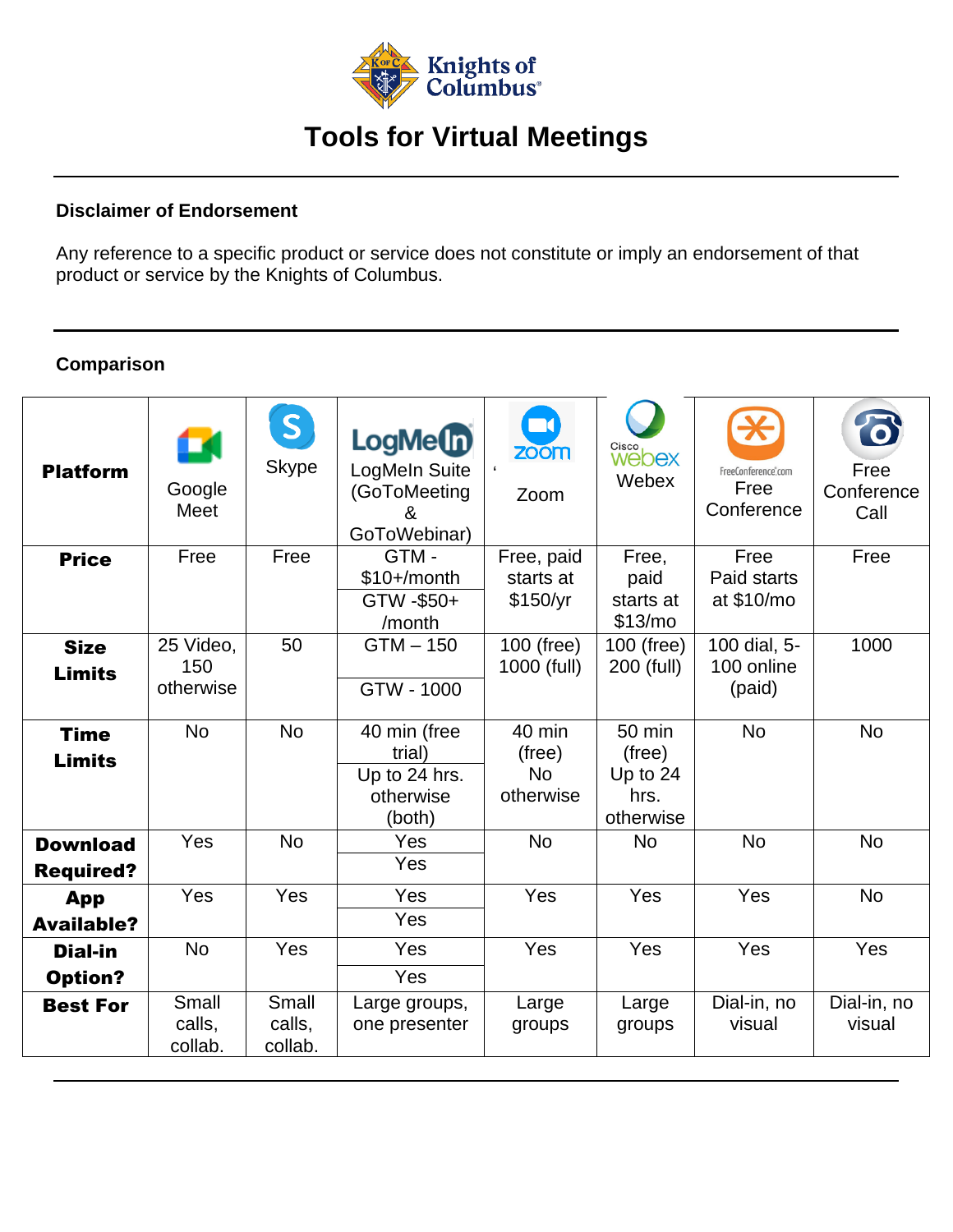## **Google Meet**

- 1. Set a time and date for your next officers' planning meeting/council meeting
- 2. Email your officers/members the time and date, and tell them to have their email open at that time
- 3. Create or have a google/gmail account
- 4. At the time of the meeting, visit<https://apps.google.com/meet/>
- 5. Click "video call" in the middle of the screen
- 6. Click "copy link to share"
- 7. Send your council membership the link you just copied
- 8. Membership will begin to join your call
- 9. If members are not sharing, they should mute their mics by clicking the microphone button at the bottom of their video
- 10.The presenter can share their screen to show a meeting agenda or anything else pertinent to the meeting by clicking the three buttons in the type right corner of the screen

Privacy Information: <https://policies.google.com/privacy?hl=en>

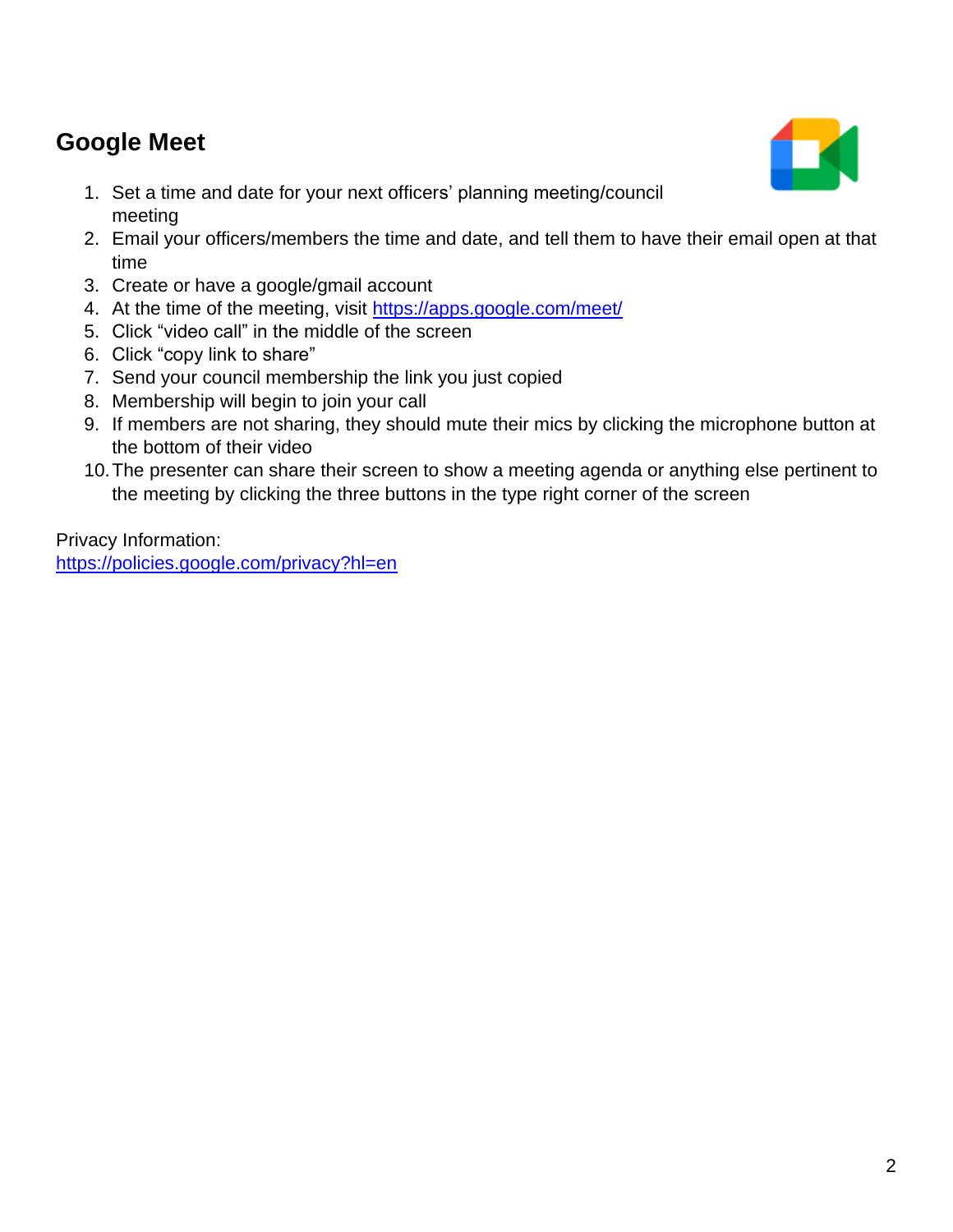## **Skype**

- 1. Visit<https://www.skype.com/en/free-conference-call/>
- 2. Click "Create a free meeting" on the right side of the screen
- 3. Share the link via email to your membership or officer list along with the date/time of the meeting
- 4. You can record your call for those unable to join live

Privacy Information:

<https://support.skype.com/en/skype/all/privacy-security/> <https://privacy.microsoft.com/en-us/privacystatement>

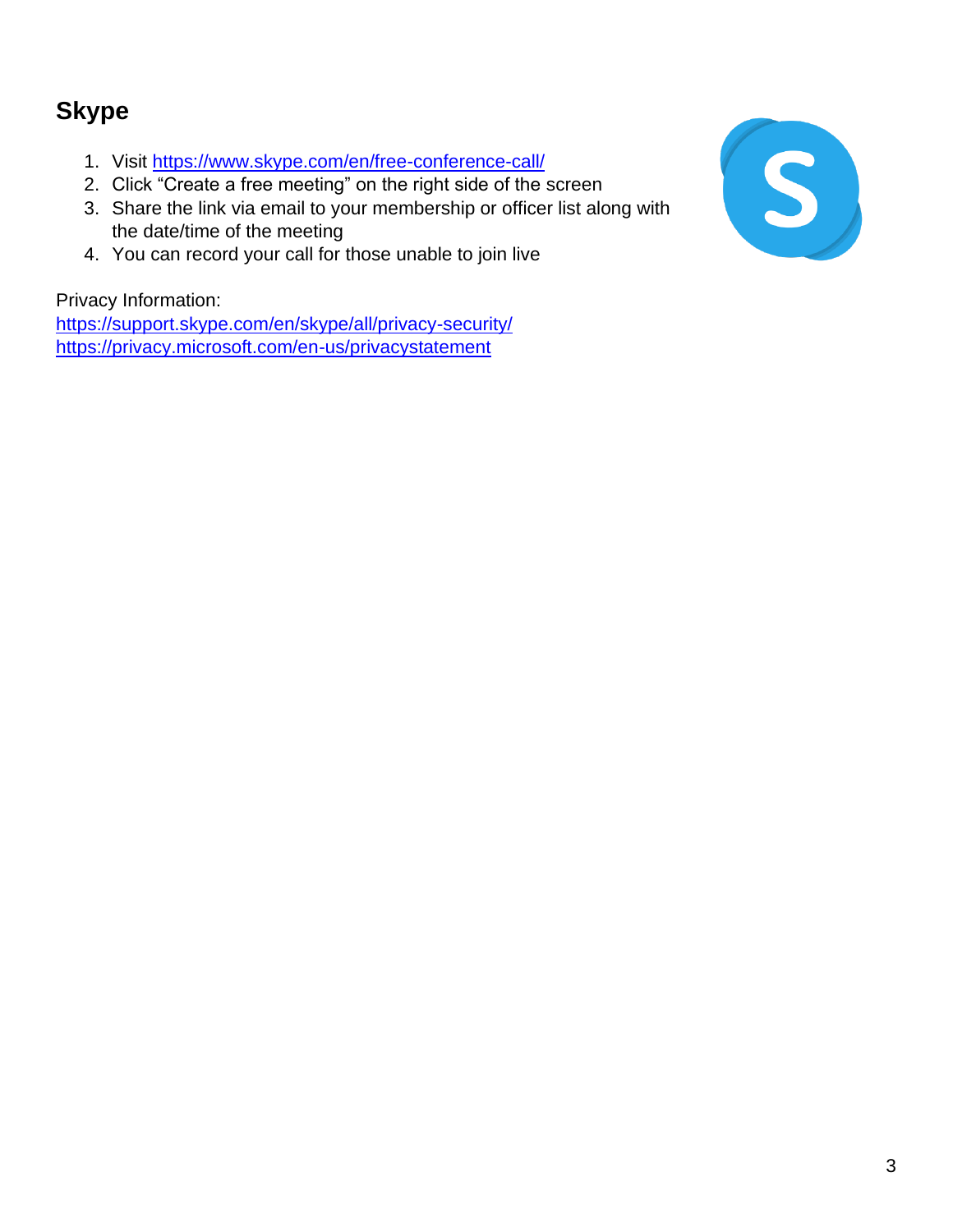# **LogMeIn: GoToMeeting/GoToWebinar**

- 1. Visit<https://www.gotomeeting.com/>
- 2. Click "Start for Free"
- 3. Create an account and your council size and click "Sign Up"
- 4. Log In with your account
- 5. On the right side of the screen, click schedule
- 6. Enter your meeting name and time and click "Save"
- 7. Your meeting information will appear on an "invite people" screen
- 8. Click "copy" on the bottom right of this dialogue box
- 9. Paste this information into an email to your membership
- 10.Members will click the link to join your video call
- 11.They can use their built-in audio of their computer/iPad to call into your video call or they can call the toll-free or regular number to join
- 12.At the time of your meeting, sign into your go to meeting account and find your meeting name in the middle of the screen listed under "My Meetings"
- 13.Click "Start" which is in blue on the right side of your meeting
- 14.Members will begin to join your call
- 15.If members are not sharing, they should mute their mics by clicking the microphone button at the bottom of their video
- 16.The presenter can share their screen to show a meeting agenda or anything else pertinent to the meeting by clicking the three buttons in the type right corner of the screen
- 17.See our best practices for more information on how to run a meeting remotely
- 18.A good breakdown of which version (GoToMeeting or GoToWebinar) can be found here: <https://www.lsntap.org/node/68/when-do-i-use-gotomeeting-versus-gotowebinar>

Privacy Information: <https://www.logmeininc.com/legal/privacy>

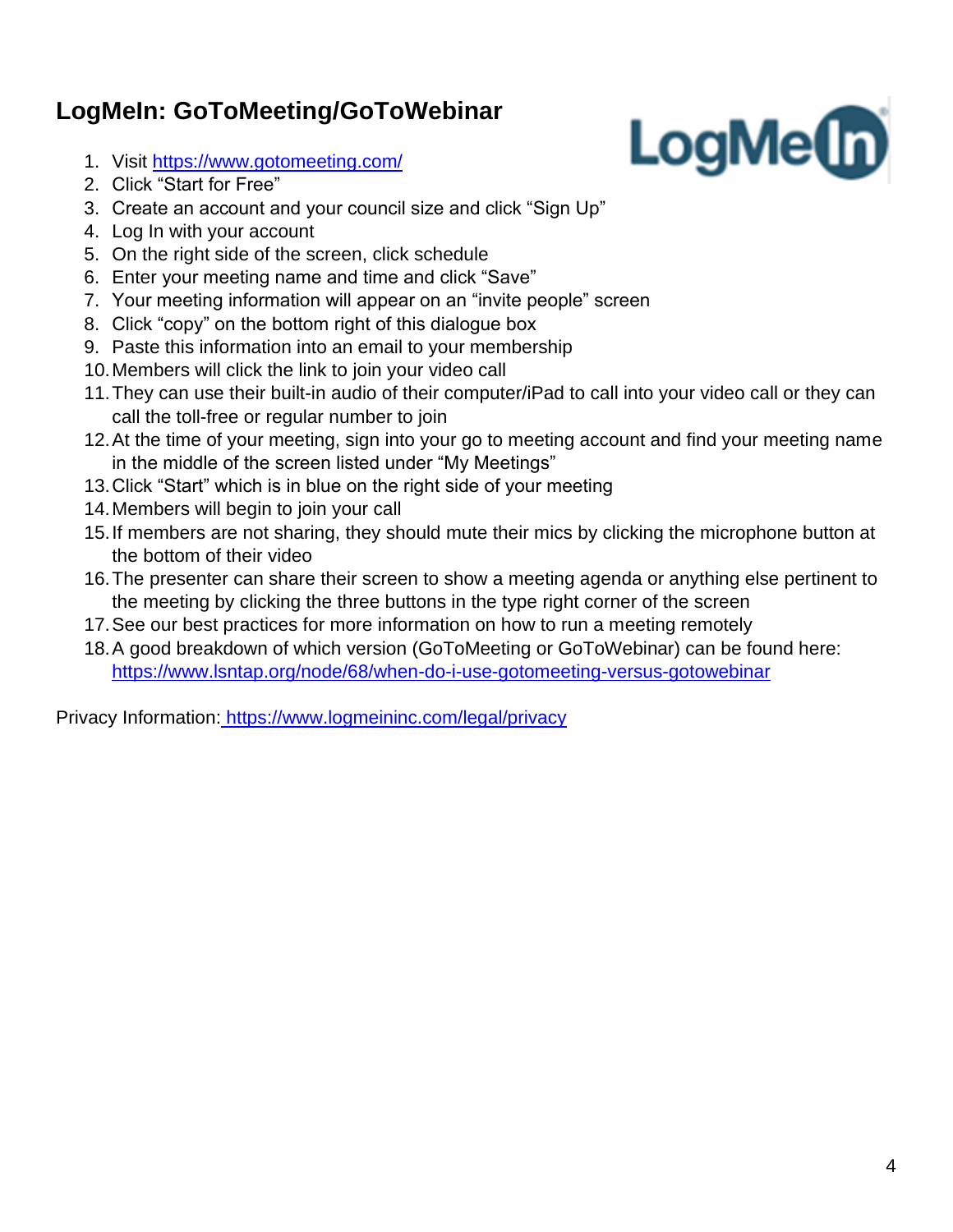## **Zoom**

- 1. Visit<https://zoom.us/>
- 2. In top right corner, click "SIGN UP, IT's FREE"
- 3. Create an account with email, or with Google or Facebook
- 4. Check your email to activate your account
- 5. After signing in, click "SCHEDULE A MEETING" on the center top of the screen.
- 6. Enter meeting topic i.e. Council 987654 Officers' Planning Meeting
- 7. Select the date and time
- 8. Be sure to allow all participants to have video and audio
- 9. Click save
- 10.Scroll down to "Join URL" and share that link with your membership or officers via email
- 11.Please note your meeting ID
- 12.At the time of the meeting, simple login into zoom, click meetings on the left-hand side under "PERSONAL", then click the meeting you created, then on the right-hand side of the screen, click "Start this meeting"

Privacy Information:<https://zoom.us/privacy>

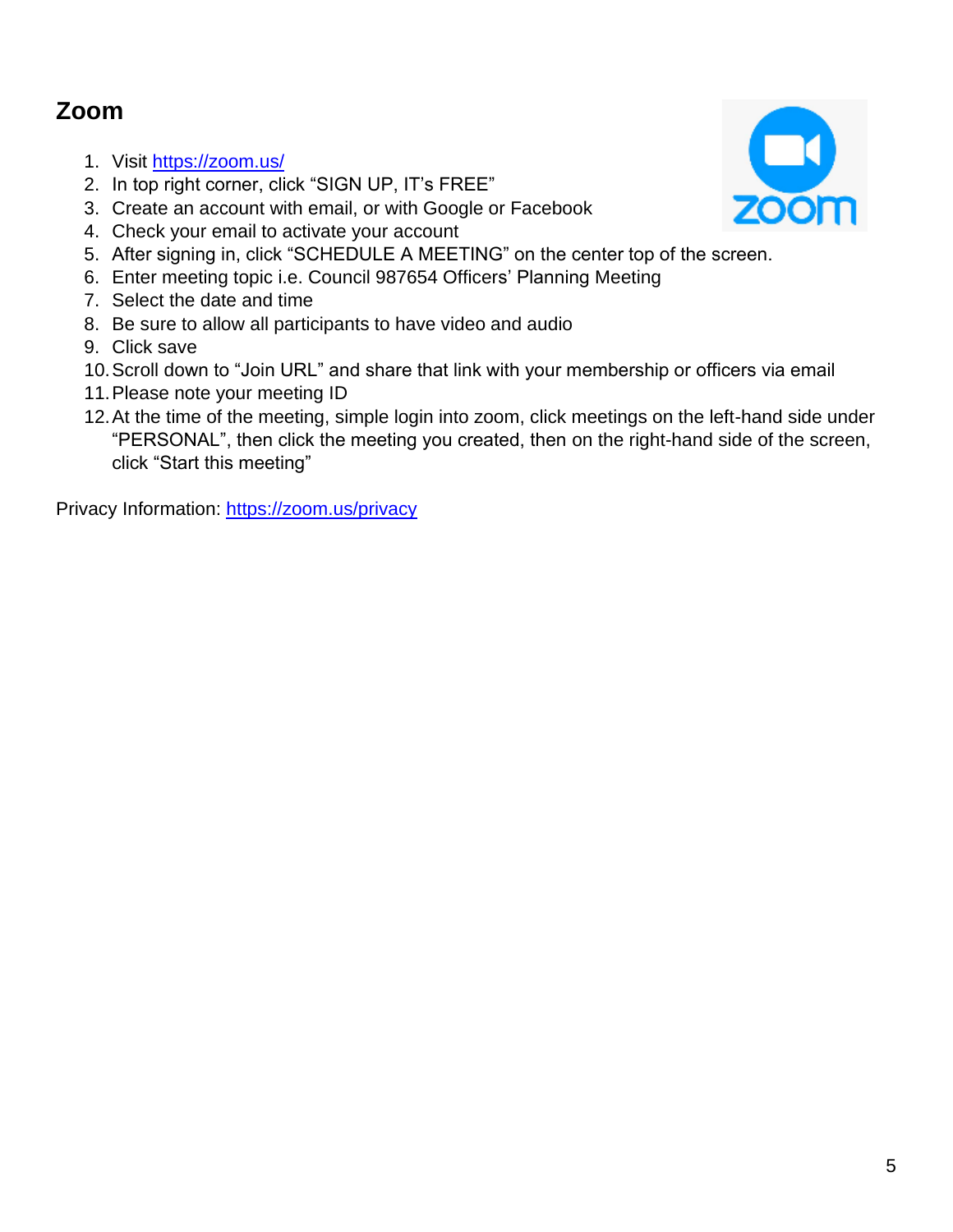### **Webex**

- 1. Visit<https://www.webex.com/>
- 2. Click "Start for Free" in the upper right-hand corner
- 3. Enter your email address and click "sign up"
- 4. Enter your first and last name and click "continue"
- 5. Check your email and click the link provided
- 6. Create a password for your account and click "continue"
- 7. Click "Meetings" on the left navigation row
- 8. Click "Schedule" on the right hand side
- 9. Enter a name for the meeting
- 10.Enter a password for the meeting
	- a. Use something simple like your council number
- 11.Click the drop down arrows to adjust the date and time of your meeting
- 12.Copy and paste your member or officer email addresses in the "Attendees" box
- 13.Click "Show advanced options" if you would like to add an agenda, adjust the email reminder for the meeting, etc.
- 14.Click "Schedule" and you are all set.
- 15.When you are ready to open up your meeting, login and go to "Meetings" on the left navigation row and click "Start Meeting"
- 16.See our best practices for more information on how to run a meeting remotely

Privacy Information:<https://www.cisco.com/c/en/us/about/legal/privacy-full.html>

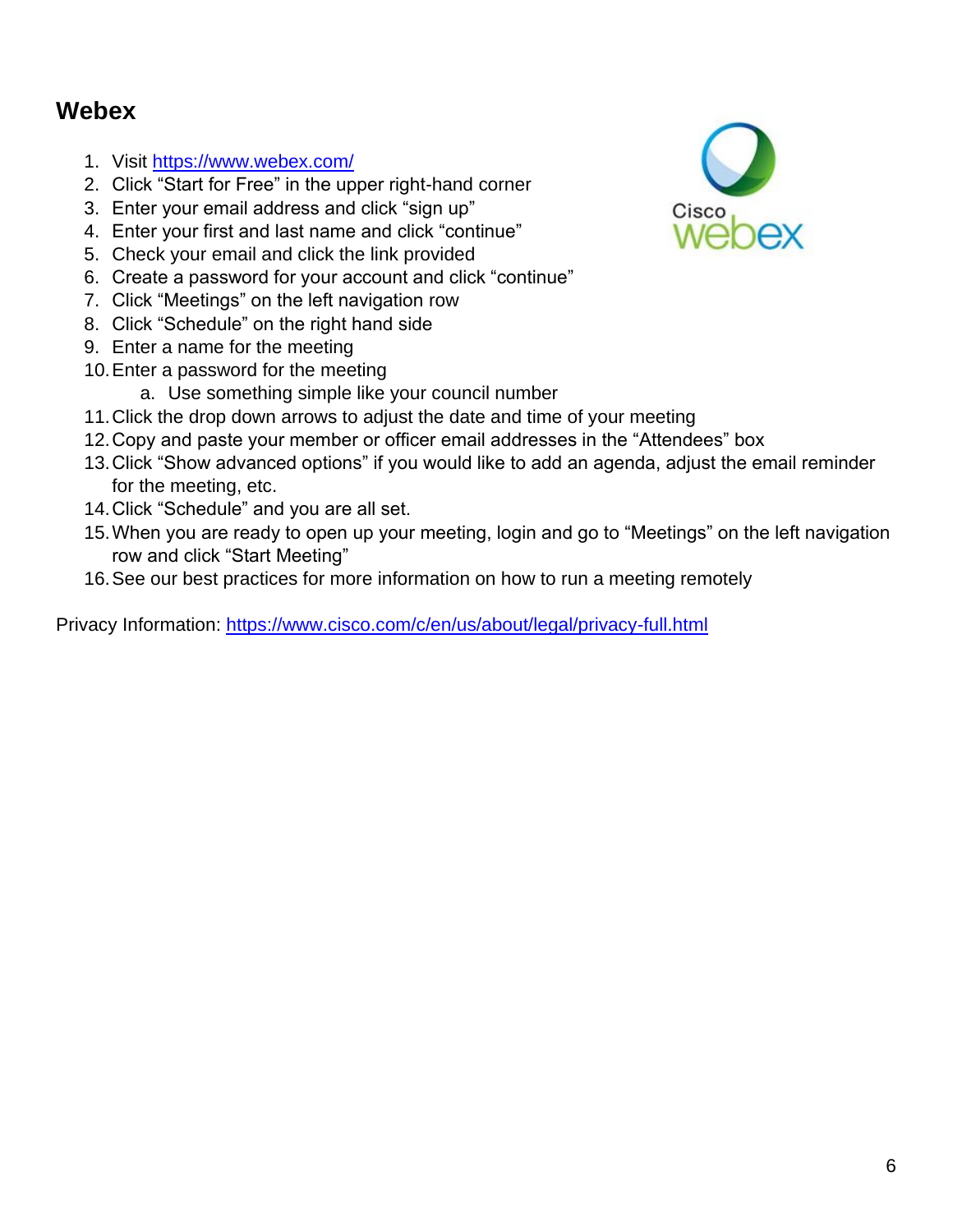## **FreeConference.com**

- 1. Visit<https://www.freeconference.com/>
- 2. Click "SIGN UP FREE"
- 3. Enter name, email, and password, and agree to the terms and conditions and click "create account" or sign up using your Facebook account
- 4. Follow the easy prompts to schedule a conference call by clicking "Schedule"
- 5. Give the name of your call a title, date, time, and description i.e. officers' planning meeting, council meeting, etc. and click "next"
- 6. Enter the emails of your membership. You can type them in individually or click the three lines in the top right-hand portion of the screen and click "Upload CSV" to add your excel list of member emails.
	- a. OR, you can wait until the end when you schedule your meeting, and then copy the information to email to your membership yourself.
- 7. Click "add" and then click "next"
- 8. Click "Standard free dial-in numbers" to maintain the free account. Other options, including recording your call, will come with a fee. You can choose those if you wish.
- 9. Click "next"
- 10.Click the free numbers to use and then click "next"
- 11.Click "schedule"
	- a. If you did not add your member contacts, or wish to email them yourself, click "copy details" on the top left
	- b. You can then go to your email and click "paste" (Ctrl+V) and email your membership the information
- 12.Click "close"
- 13.At the time of your meeting be sure to dial-in and enter your access code to start your meeting.

Privacy Information:<https://www.freeconference.com/page/privacy-policy/>

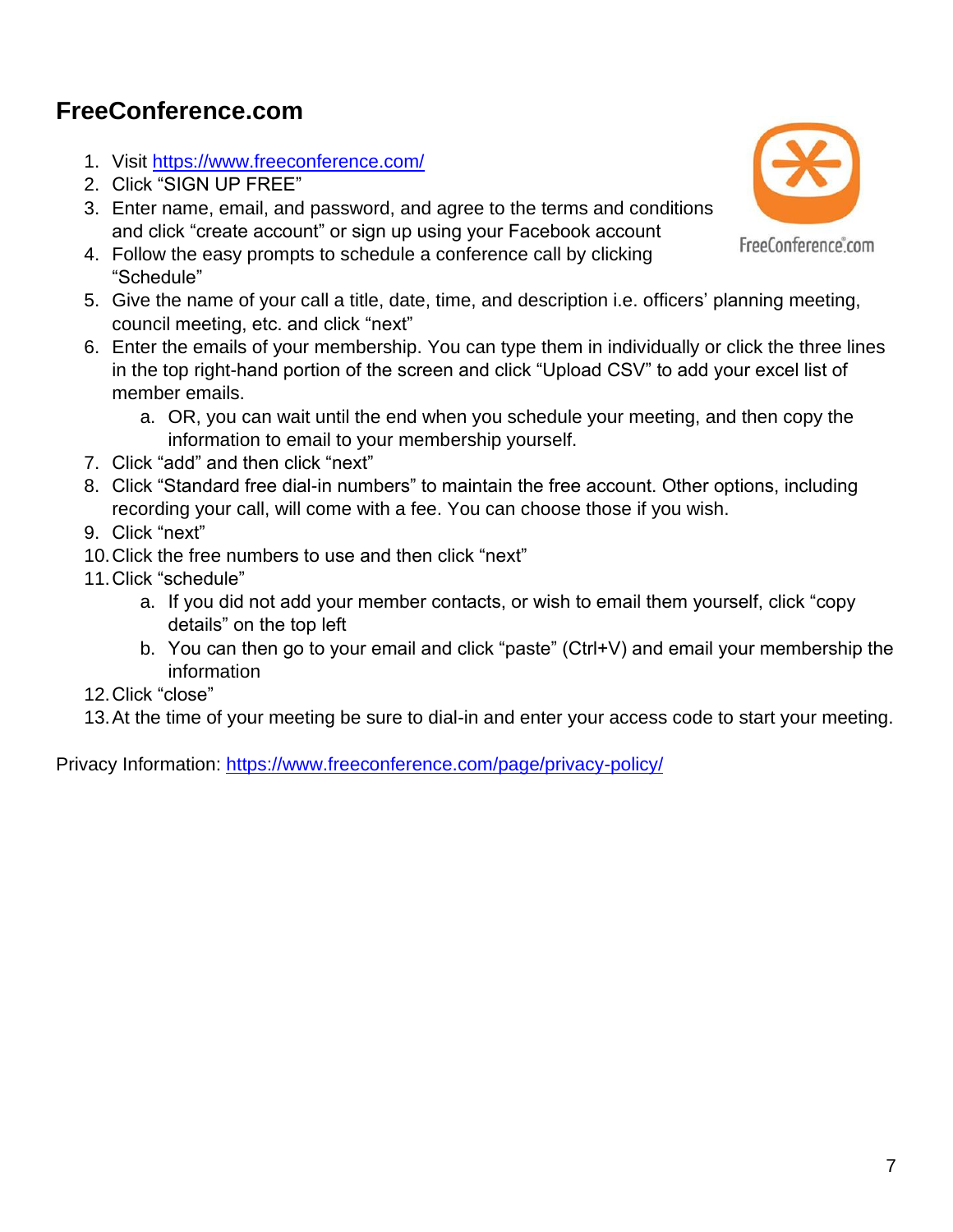# **FreeConferenceCall.com**

- 1. Visit<https://www.freeconferencecall.com/>
- 2. Enter email and create password and click "Create My Free Account"
- 3. You will be emailed and can see on your webpage your dial-in number, access code, and host PIN #
- 4. You can email this number and date/time to your council membership.
- 5. When you call in, follow the prompts and enter your access code. Then be sure to enter your Host PIN to ensure that call begins and that you are in charge of the call
- 6. You can also host an online meeting, which is great when sharing your screen to show meeting agendas, etc.

Privacy Information:<https://www.freeconferencecall.com/privacy-policy>

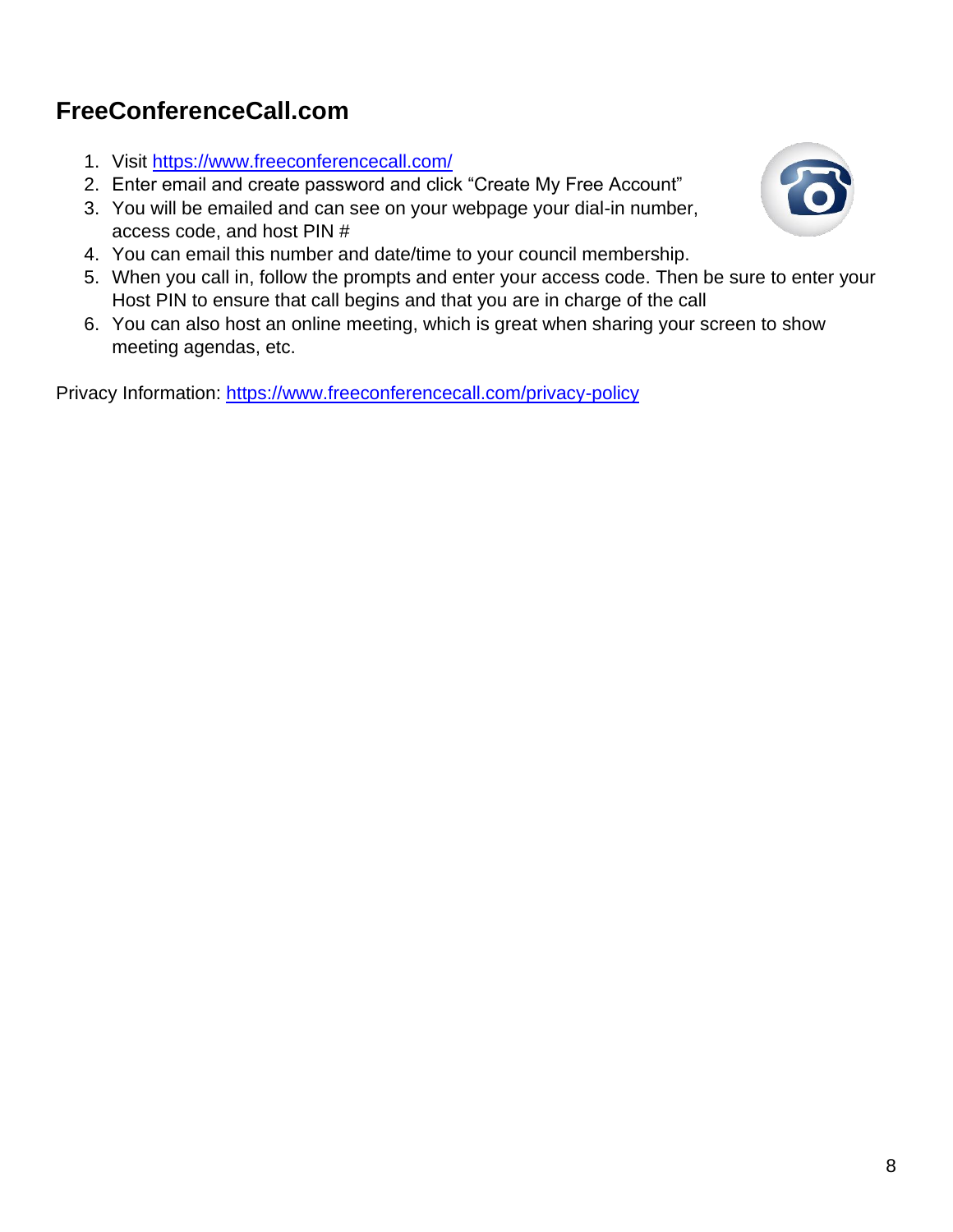# **Virtual Council Meeting Guidelines**

On March 13, 2020, in response to COVID-19, the Knights of Columbus Supreme Council issued guidance strongly recommending that local councils temporarily cease in-person events and continue operations without face-to-face contact. With these emergency restrictions in place, the Supreme Council authorized councils to operate using virtual, electronic methods for meetings and the conduct of regular business. Councils were encouraged to use the technologies that worked best for their members. A series of webinars were conducted to highlight the features, advantages, and disadvantages of these virtual tools and procedures. These webinars remain available online for review at [KofC.Org/Webinar.](http://www.kofc.org/en/for-members/our-webinars.html)

In general, a virtual meeting follows the same agenda as a regular meeting for content and sequence of events. However, members will likely be seated the whole time, so there is no need to gavel them to sit and stand as done in-person. Visit [KofC.org/FraternalOperations](http://www.kofc.org/en/for-members/resources/fraternal-operations.html?1tab=1tab0) for more information.

The following general practices will enhance the conduct of virtual meetings:

### **1. Test the meeting platform in advance**

Before hosting a virtual meeting, test the online meeting platform with council officers.

### **2. Setup where Wi-Fi is strong**

Set up the laptop or PC where the wireless router signal is strong. Consider using a hardwired connection to assure uninterrupted internet access.

### **3. Appoint a member to oversee the meeting platform and technology**

Designate a technology expert to operate equipment, assist virtual attendees, manage electronic voting, and other technical issues that arise. This will allow the Grand Knight to focus on running the meeting.

### **4. Use headphones**

Use headphones with a microphone or a Bluetooth headset. Built-in computer audio is not optimal.

### **5. Mute when not speaking**

To reduce interference and background noise, it is best to have all attendees mute themselves when they are not speaking. Unmute only to speak.

### **6. Look at the camera whenspeaking**

Look directly into the camera when speaking to maintain the attention of those on the other side.

### **7. Raise hands and use chatfeatures**

If a member has something to add or ask, he should raise his hand or use the chat feature of the platform. This will draw the presenter's attention without disrupting his remarks by having two or more people speaking at once.

### **8. Ask for thumbs up and thumbsdown**